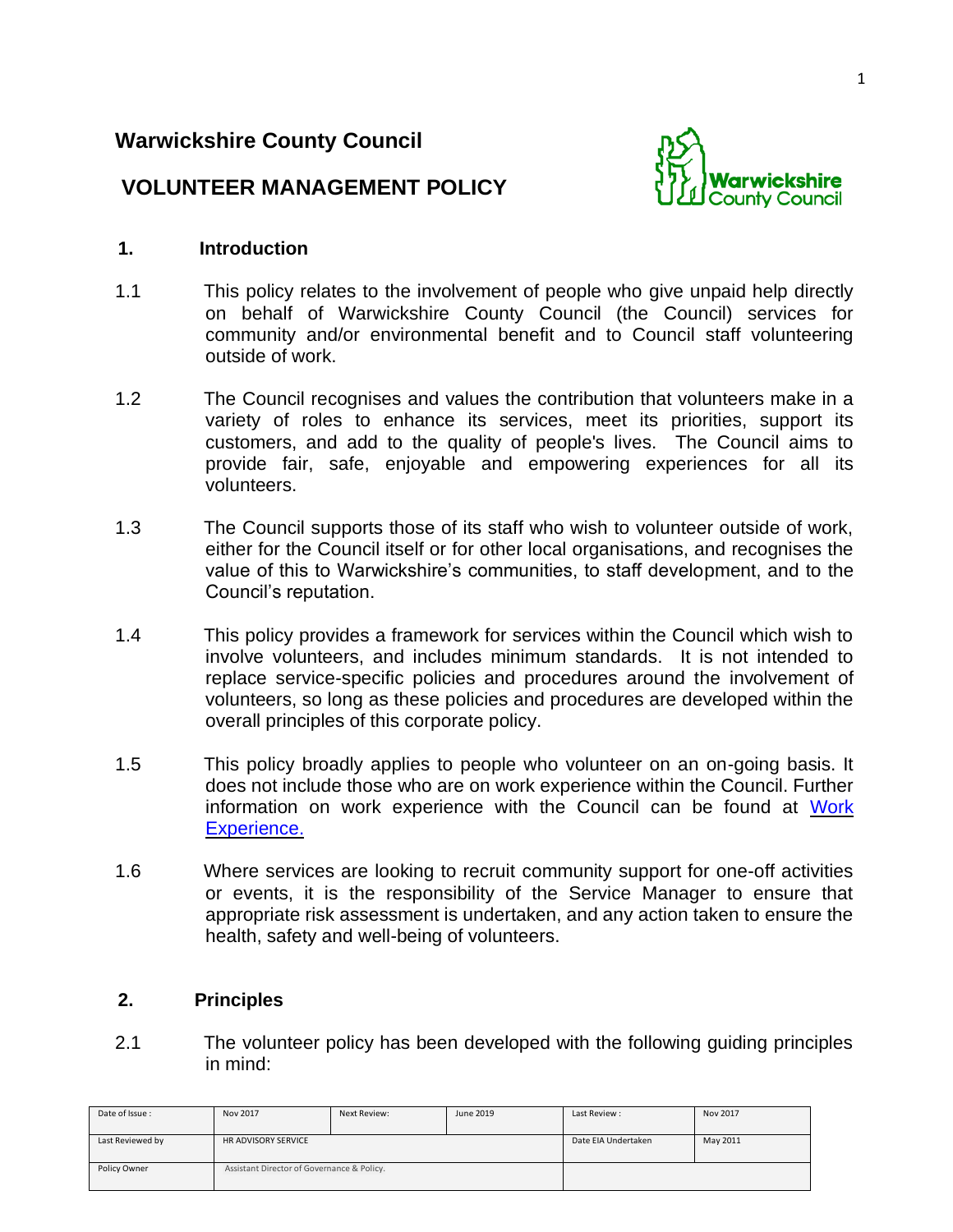- Volunteering is independently chosen, freely given and benefits both the individual and the Council.
- Volunteers are not employees. However, under health and safety legislation the Council has a duty to protect volunteers, as well as others who could be affected by our activities.

#### **3. Recruitment**

- 3.1 The Council welcomes volunteers of all ages and backgrounds. Minimum ages of a volunteer is 13 and where a volunteer is under 18, parental or guardian consent should be obtained and a risk assessment should be conducted by the Volunteer Manager [\(see useful guidance for employing](https://apps.warwickshire.gov.uk/contentplatform/open/WCCC-990-257)  [children\)](https://apps.warwickshire.gov.uk/contentplatform/open/WCCC-990-257). Volunteers should be recruited for specific roles and will be recruited from all sections of the community.
- 3.2 All volunteering 'roles' should be advertised on the Council's web-site and within local volunteer centres with a simple role description.
- 3.3 Volunteer Role Descriptions and Person Specifications should include any criteria required to fulfil the role (including whether safeguarding checks are required).
- 3.4 Services may decide to run a formal recruitment exercise depending on whether it is appropriate for the role, where volunteers are asked to complete an application form and meet with the service for an interview or discussion. This is likely to be appropriate when:

• The volunteering opportunity requires specific skills or experience or involves working with children or vulnerable adults

• There are a limited number of volunteer roles and demand exceeds this.

Services should consider whether a formal process is needed before the opportunity is advertised, and put in place procedures for receiving and considering applications.

If a formal recruitment process is not required, the service will consider whether it requires volunteers to register in advance either via phone or email, to allow the service to plan volunteer work accordingly. Details of how to register should be included in the information about the opportunity on the website.

| Date of Issue:   | Nov 2017                                   | Next Review: | June 2019 | Last Review:        | Nov 2017 |
|------------------|--------------------------------------------|--------------|-----------|---------------------|----------|
| Last Reviewed by | HR ADVISORY SERVICE                        |              |           | Date EIA Undertaken | May 2011 |
| Policy Owner     | Assistant Director of Governance & Policy. |              |           |                     |          |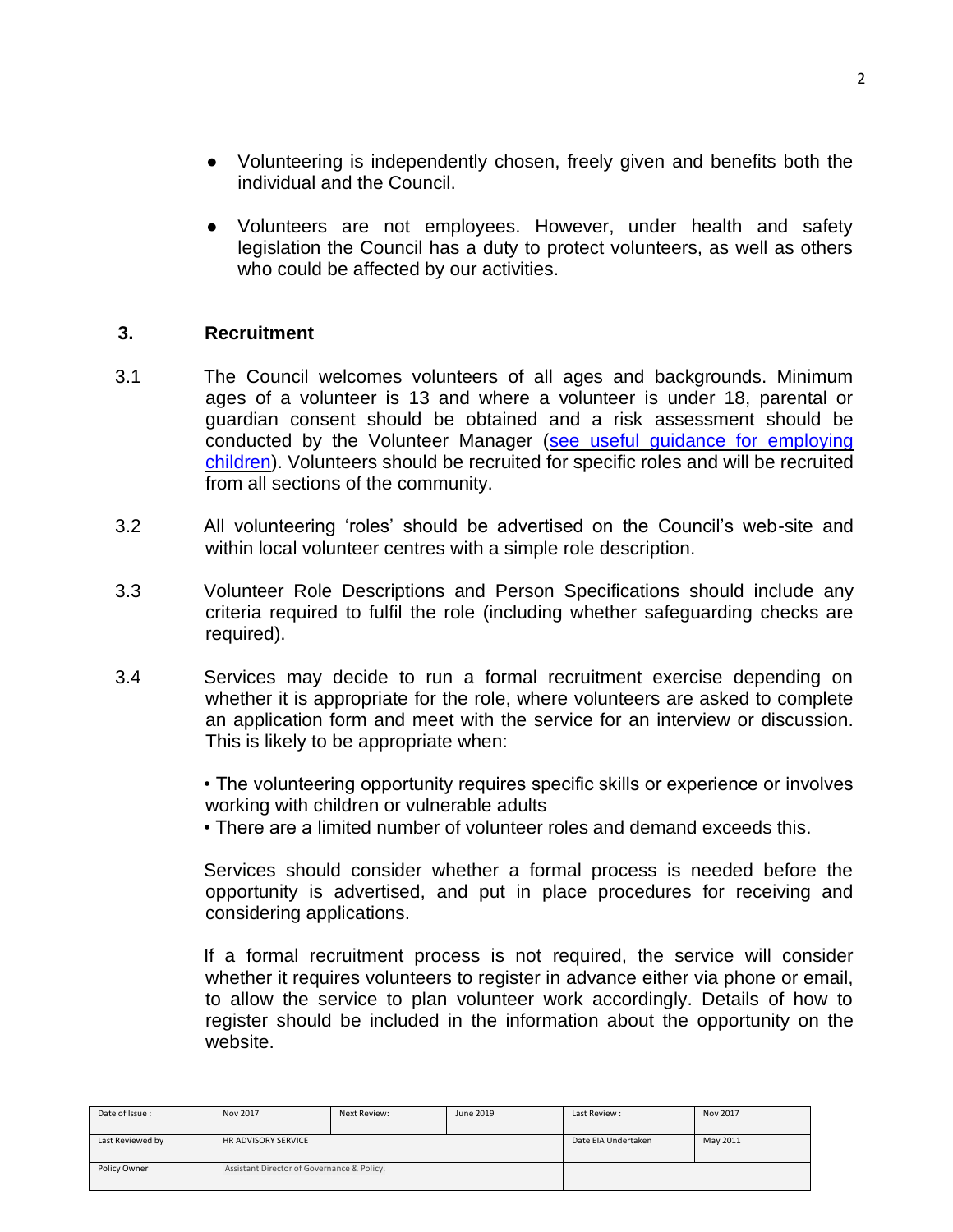All personal data collected as part of the recruitment and selection process, as well as during the placement, will be kept in a secure place in line with Data Protection requirements.

3.5 The Council reserves the right to decline people wishing to undertake voluntary work in service areas for which it is responsible and to terminate such arrangements.

### **4. Vetting & Safeguarding**

- 4.1 Managers must ensure that volunteers have received appropriate training in the Safeguarding Awareness for Adults and, or Children, depending on the nature of the volunteer role that they are involved in.
- 4.2 All volunteers will be required to provide proof of their identity.
- 4.3 All volunteers whose work may involve unsupervised access to children or vulnerable adults, or alternatively employees working with volunteers under 18, (defined as a regulated activity) must undergo an enhanced DBS check plus a relevant barred list check before undertaking any such work. Volunteers should thereafter be subject to annual 're-checks'. Volunteers are requested to join the DBS Update Service to enable future criminal record checks to be undertaken in a cost effective manner.<https://www.gov.uk/dbs-update-service> Managers with supervised volunteers should conduct a risk assessment to consider whether any other criminal record check is appropriate eg an Enhanced check without a barred list check. Further guidance can be provided from the HR Resourcing team.
- 4.4 Where a DBS check reveals a positive trace a risk assessment must be undertaken by the relevant manager to determine if it's appropriate to allow that person to start, or continue, undertaking voluntary work. A process, guide and template risk assessment form is available on [www.warwickshire.gov.uk/dbs](http://www.warwickshire.gov.uk/dbs) Advice is also available from the HR Advisory Service. A Quality Assurance panel will review the risk assessment and make a decision regarding the selection or continuing to engage with the volunteer in the role.
- 4.5 It is the responsibility of the volunteer manager to maintain records in relation to DBS checks for volunteers.

### **5 Supervision and Support**

5.1 Volunteers will be appropriately supervised during the course of their time at

| Date of Issue:   | Nov 2017                                   | Next Review: | June 2019 | Last Review:        | Nov 2017 |
|------------------|--------------------------------------------|--------------|-----------|---------------------|----------|
| Last Reviewed by | HR ADVISORY SERVICE                        |              |           | Date EIA Undertaken | May 2011 |
| Policy Owner     | Assistant Director of Governance & Policy. |              |           |                     |          |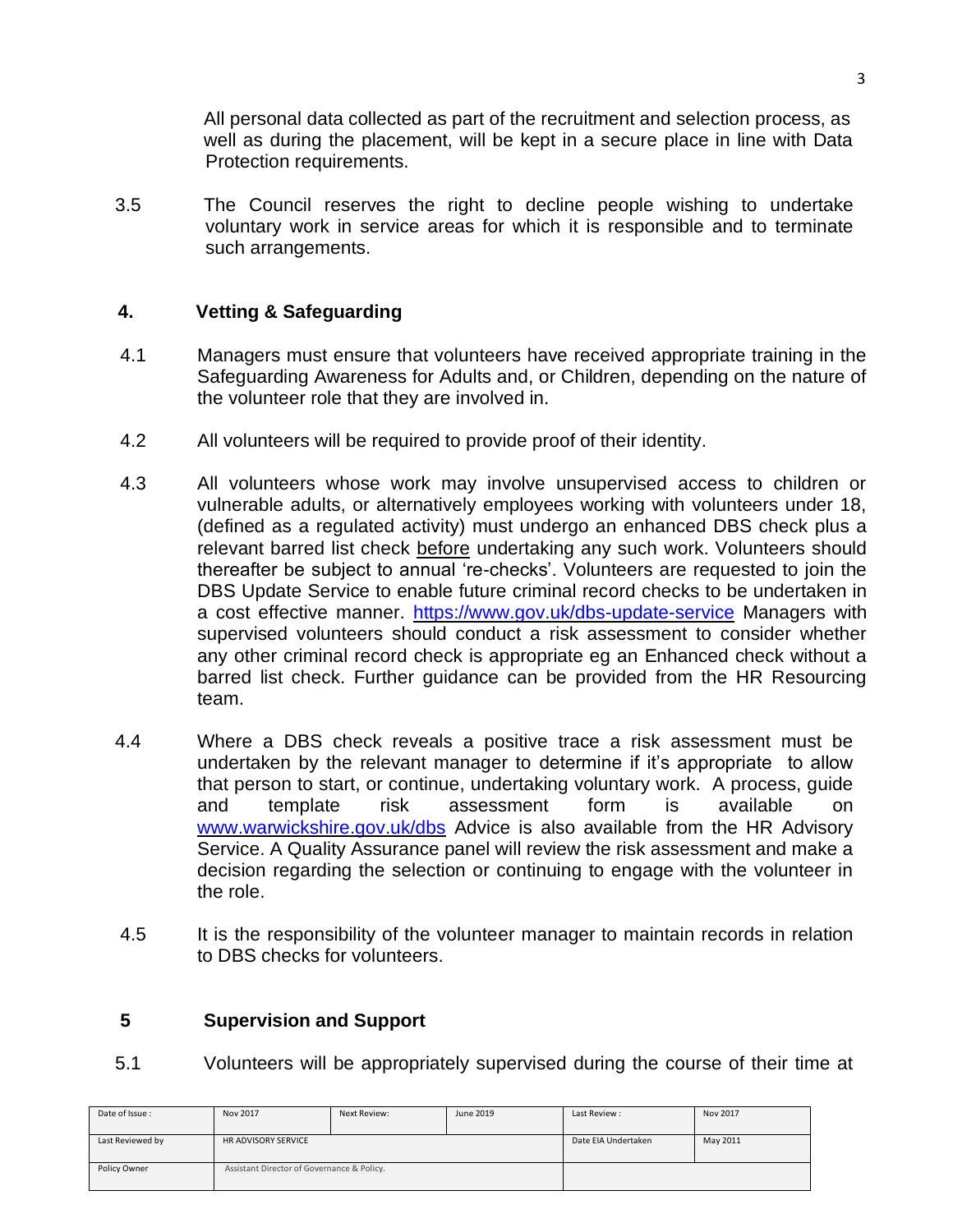the Council. In the event that volunteers have any complaint they shall be provided with the opportunity to raise the issue(s) concerned with an appropriate manager or supervisor.

- 5.2 Volunteer managers will ensure that both parties sign the [Volunteers](https://i.warwickshire.gov.uk/content/volunteers/volunteers) Common [Standards Framework for WCC Managers](https://i.warwickshire.gov.uk/content/volunteers/volunteers) and where appropriate volunteers are issued with identity badges, and/or appropriate volunteer uniform, which will be worn at all times when volunteering.
- 5.3 The general purpose, objectives and tasks involved in each volunteer role should be agreed between the volunteer and the Council prior to the volunteering, and this must be regularly reviewed.
- 5.4 Induction, training and development for each volunteer is the responsibility of the volunteer manager and should be appropriate to the role. It is expected that all volunteers receive a basic induction around health & safety.
- 5.5 Volunteer managers should, if asked by the volunteer or former volunteer, provide references where there is a contribution that can be commented on.

#### **6 Expenses**

- 6.1 Volunteers should only be paid out-of-pocket expenses that have been approved prior to spend by their manager. Where agreed, this can include the cost of travel to and from the place of volunteering.
- 6.2 Where expenses are agreed this should be in line with those paid to WCC employees and only be for evidenced expenditure. Volunteers should not be paid other amounts, for example, honoraria. Advice is available from the HR Advisory Service.

### **7. Volunteers' Health, Safety and Welfare**

7.1 The Council will ensure, so far as is reasonably practicable, the health safety and welfare of those undertaking voluntary work, including the provision of training where appropriate, making volunteers aware of relevant risk assessments and providing any relevant equipment or materials and making personal protective equipment available. Volunteers should comply with all related health and safety obligations, local safety rules and codes of safe working practices. Volunteers must disclose any information which pertains to their own health and safety and take reasonable care of their own health and

| Date of Issue:   | Nov 2017                                   | Next Review: | June 2019 | Last Review:        | Nov 2017 |
|------------------|--------------------------------------------|--------------|-----------|---------------------|----------|
| Last Reviewed by | <b>HR ADVISORY SERVICE</b>                 |              |           | Date EIA Undertaken | May 2011 |
| Policy Owner     | Assistant Director of Governance & Policy. |              |           |                     |          |